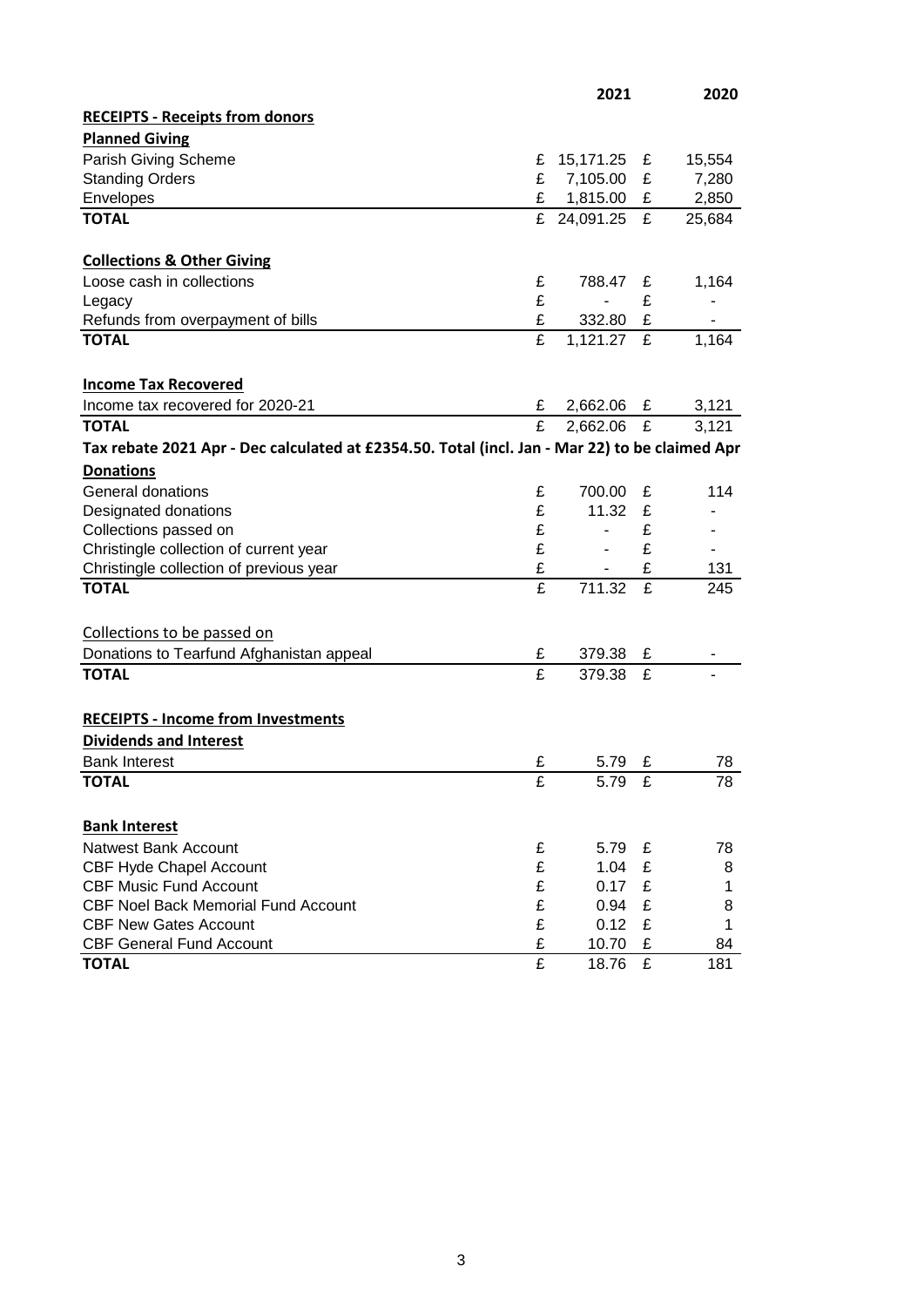|                                                |   | 2021        |   | 2020   |
|------------------------------------------------|---|-------------|---|--------|
| <b>RECEIPTS - Activities for raising funds</b> |   |             |   |        |
| <b>Magazine/Bookstall Sales</b>                |   |             |   |        |
| Sales of greeting cards                        | £ | $\sim$      | £ |        |
| <b>TOTAL</b>                                   | £ |             | £ |        |
| <b>Parochial Fees</b>                          |   |             |   |        |
| Weddings and funerals                          | £ | 1,847.00 £  |   | 1,940  |
| <b>TOTAL</b>                                   | £ | 1,847.00 £  |   | 1,940  |
| <b>TOTAL RECEIPTS</b>                          |   | £ 30,831.04 | £ | 32,233 |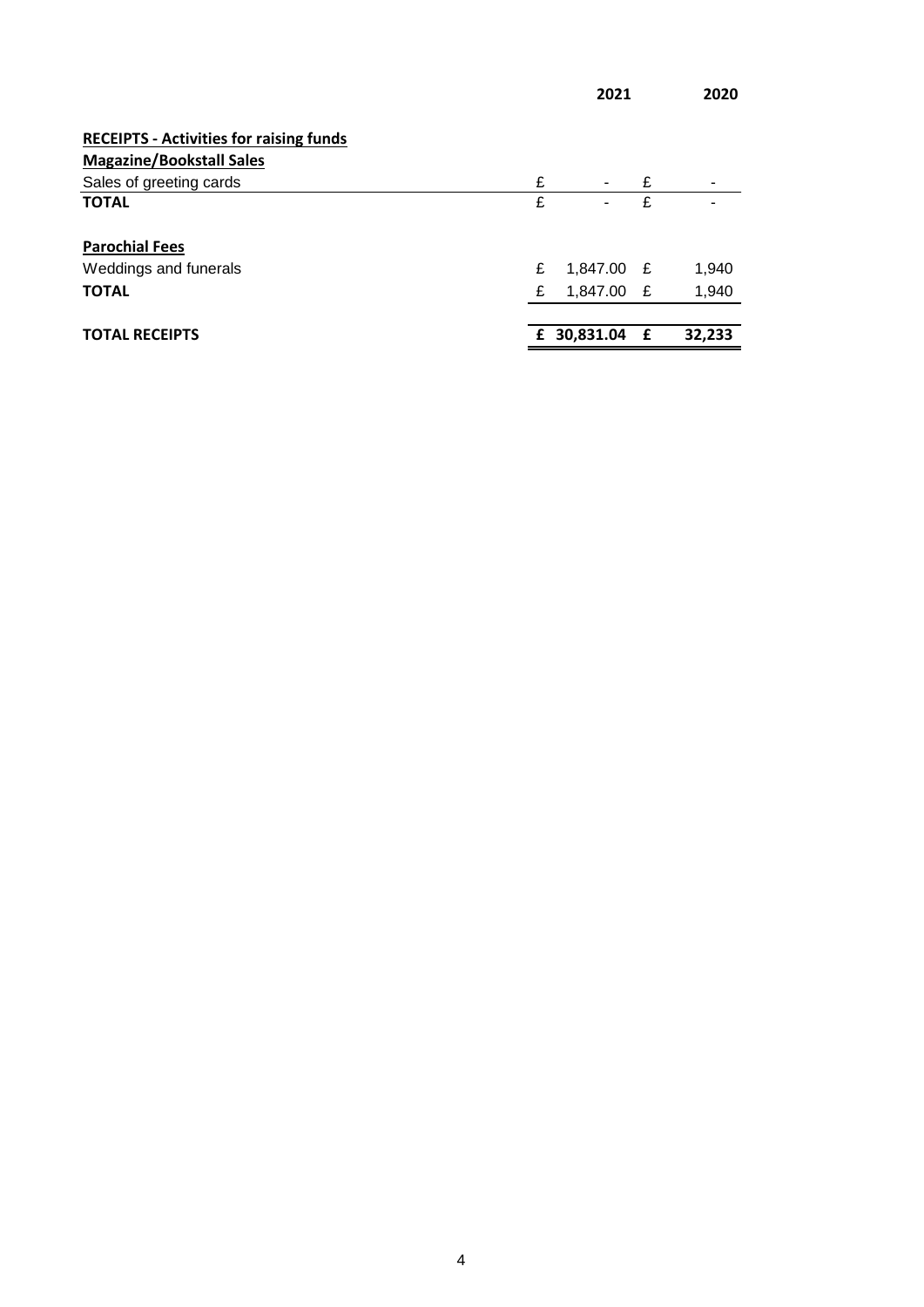|                                                            |                         | 2021           |   | 2020   |
|------------------------------------------------------------|-------------------------|----------------|---|--------|
| <b>RESOURCES EXPENDED - Church Activities</b>              |                         |                |   |        |
| <b>Donations/Grants to Charities</b>                       |                         |                |   |        |
| Collections passed on to charities                         | £                       | 372.50         | £ |        |
| Collections passed onto Children's Society                 | £                       |                | £ |        |
| <b>The Grace Network</b>                                   | £                       | 620.00         | £ | 825    |
| The Door Youth Project                                     | £                       | 620.00         | £ | 825    |
| Kevin & Nicki Colyer                                       | £                       | ÷,             | £ | ä,     |
| Royal British Legion (Poppy wreath)                        | £                       | 25.00          | £ | 25     |
| Amigos Worldwide                                           | £                       | 620.00         | £ | 825    |
| Arocha UK                                                  | £                       | $\overline{a}$ | £ | 500    |
| <b>Nelson Trust</b>                                        | £                       | 620.00         | £ | 825    |
| <b>TOTAL</b>                                               | £                       | 2,877.50       | £ | 3,825  |
| <b>Mission &amp; Evangalism</b>                            |                         |                |   |        |
| Leavers bibles for children at Brimscombe School           | £                       | 128.00         | £ |        |
| <b>Stroud Churches Together</b>                            | £                       | ÷,             | £ |        |
| Contribution to Ignition Gloucester Family Fun Day         | £                       | ä,             | £ |        |
| Sunday Club materials                                      | £                       | ٠              | £ |        |
| Lego for back of church                                    | £                       |                | £ |        |
| Lee Abbey - support to attend                              | £                       | $\overline{a}$ | £ |        |
| Support for New Wine                                       | £                       |                | £ |        |
| <b>TOTAL</b>                                               | $\overline{\mathrm{E}}$ | 128.00         | £ |        |
|                                                            |                         |                |   |        |
| <b>Parish Share</b>                                        |                         |                |   |        |
| Illuminate Project through Stroud Deanery                  | £                       |                | £ |        |
| Parish Share                                               | £                       | 22,000.00      | £ | 22,000 |
| <b>TOTAL</b>                                               | £                       | 22,000.00      | £ | 22,000 |
| <b>Deanery &amp; Diocese Costs</b>                         |                         |                |   |        |
| Remittance to DBF                                          | £                       | 1,585.00       |   |        |
| Contribution towards running of Deanery Office             | £                       | 286.00         | £ | 292    |
| <b>TOTAL</b>                                               | $\overline{\mathbf{f}}$ | 1,871.00       | £ | 292    |
|                                                            |                         |                |   |        |
| <b>Clergy Expenses</b>                                     |                         |                |   |        |
| Expenses of House assistant curate/House for Duties Clergy | £                       | 113.74         | £ |        |
| Travel to funerals at the crematorium                      | £                       | 50.00          | £ | ۰      |
| <b>TOTAL</b>                                               | £                       | 163.74         | £ |        |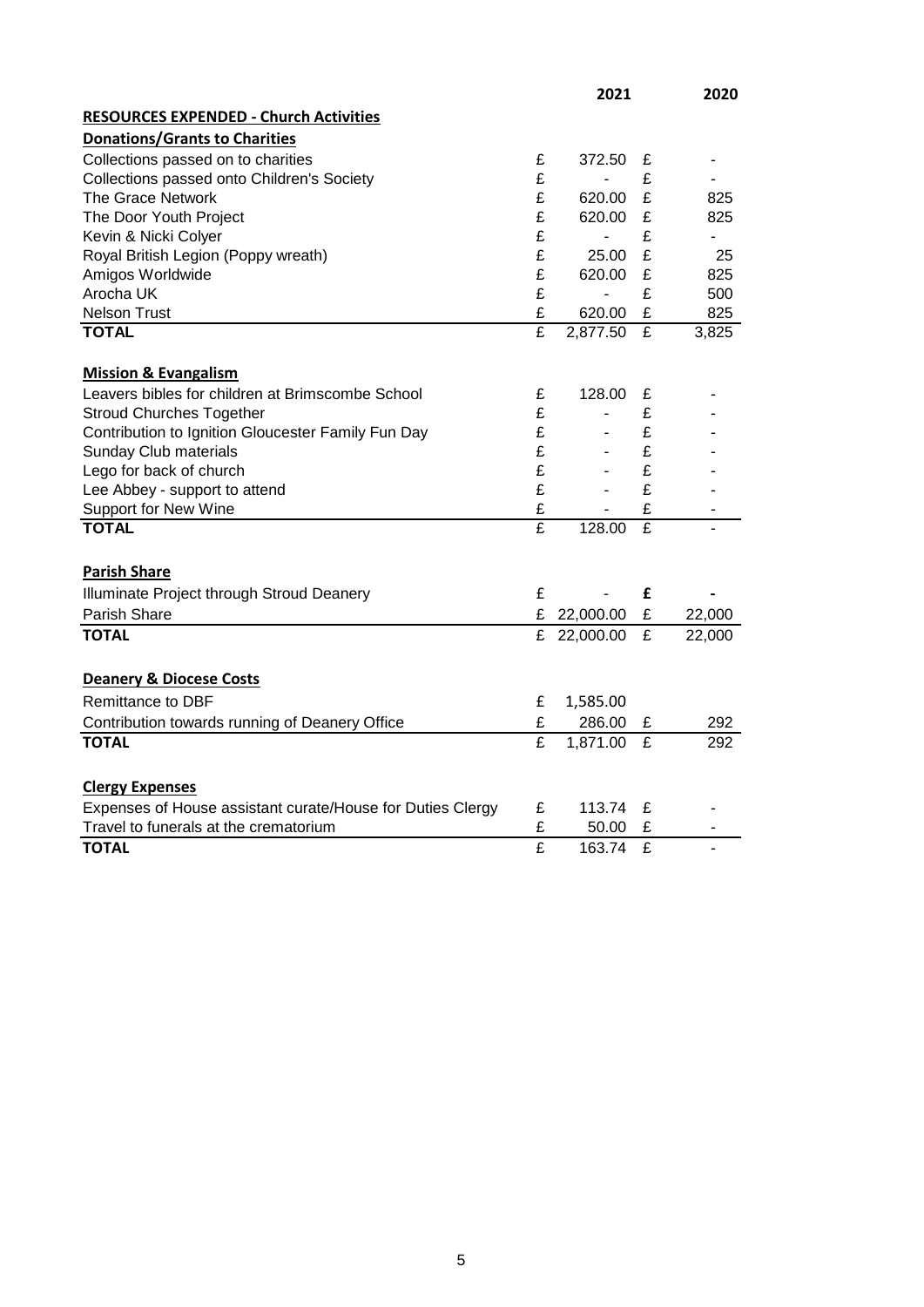|                                                             |    | 2021           |   | 2020                     |
|-------------------------------------------------------------|----|----------------|---|--------------------------|
|                                                             |    |                |   |                          |
| <b>Church Running Expenses</b>                              |    |                |   |                          |
| Fire Extinguisher Service/Replacement                       | £  | -              | £ | 128                      |
| Candles/Palm crosses/Lectionary/Comm wine                   | £  | ä,             | £ | 86                       |
| <b>Flowers</b>                                              | £  |                | £ |                          |
| Stewardship envelopes                                       | £  |                | £ |                          |
| Kitchen cleaning expenses                                   | £  | $\overline{a}$ | £ |                          |
| <b>Contribution to Christmas Cards</b>                      | £  | 158.98         | £ | 94                       |
| Renewal of CCLI Licence                                     | £  | 83.00          | £ | 80                       |
| Organ tuning/repair                                         | £  | 138.00         | £ | 420                      |
| <b>Baptism items</b>                                        | £  |                | £ | $\overline{\phantom{a}}$ |
| <b>Water Rates</b>                                          | £  | 40.14          | £ | 40                       |
| <b>Gas Bill</b>                                             | £  | 588.00         | £ | 588                      |
| <b>Electricity Bill</b>                                     | £  | 81.94          | £ | 651                      |
| Insurance                                                   | £  | 1,779.02       | £ | 1,757                    |
| Light bulbs                                                 | £  | -              | £ | ٠                        |
| Quinquennial inspection fees                                | £  | -              | £ |                          |
| Repairs to guttering                                        | £  | ٠              | £ |                          |
| <b>Boiler service</b>                                       | £  | 657.36         | £ |                          |
| Repair to church door/lock                                  | £  | ٠              | £ |                          |
| Contribution to tree maintenance at the vicarage            | £  | $\overline{a}$ | £ |                          |
| Checking of electrical appliances including PAT testing     | £  | 122.00         | £ | 122                      |
| <b>Electrical Installation Condition Report</b>             | £  | $\overline{a}$ | £ |                          |
| Clock maintenance                                           | £  | 322.80         | £ |                          |
| <b>TOTAL</b>                                                | £  | 3,971.24       | £ | 3,966                    |
|                                                             |    |                |   |                          |
| <b>RESOURCES EXPENDED - Management &amp; Administration</b> |    |                |   |                          |
| <b>Salaries</b>                                             |    |                |   |                          |
| Cleaner                                                     | £  | 440.00         | £ | 480                      |
| Organist                                                    | £  |                | £ | 142                      |
| Vergers Fees                                                | £  | 50.00          | £ | 125                      |
| <b>TOTAL</b>                                                | £  | 490.00         | £ | 747                      |
|                                                             |    |                |   |                          |
| <b>Support Costs</b>                                        |    |                |   |                          |
| Reading of Banns of marriage in another parish              | £  |                | £ |                          |
| Banns certificate for another parish                        | £  |                | £ |                          |
| <b>TOTAL</b>                                                | £  |                | £ |                          |
| <b>Administration Costs</b>                                 |    |                |   |                          |
| Website costs                                               | £  | 40.00          | £ | 60                       |
| Independent Examiner costs                                  | £  | 204.00         | £ | 192                      |
| Treasurer expenses                                          | £  |                | £ | $\overline{\phantom{a}}$ |
| Photocopying/printing                                       | £  |                | £ |                          |
| <b>TOTAL</b>                                                | £  | 244.00         | £ | 252                      |
|                                                             |    |                |   |                          |
| <b>Sundries</b>                                             |    |                |   |                          |
| Leaving present                                             | £  | ۰              | £ | ٠                        |
| <b>TOTAL</b>                                                | £  | $\overline{a}$ | £ |                          |
| <b>TOTAL PAYMENTS</b>                                       |    | £ 31,745.48    | £ | 31,081                   |
| Net Income/(Expenditure)                                    | -£ | 914.44         | £ | 1,151                    |